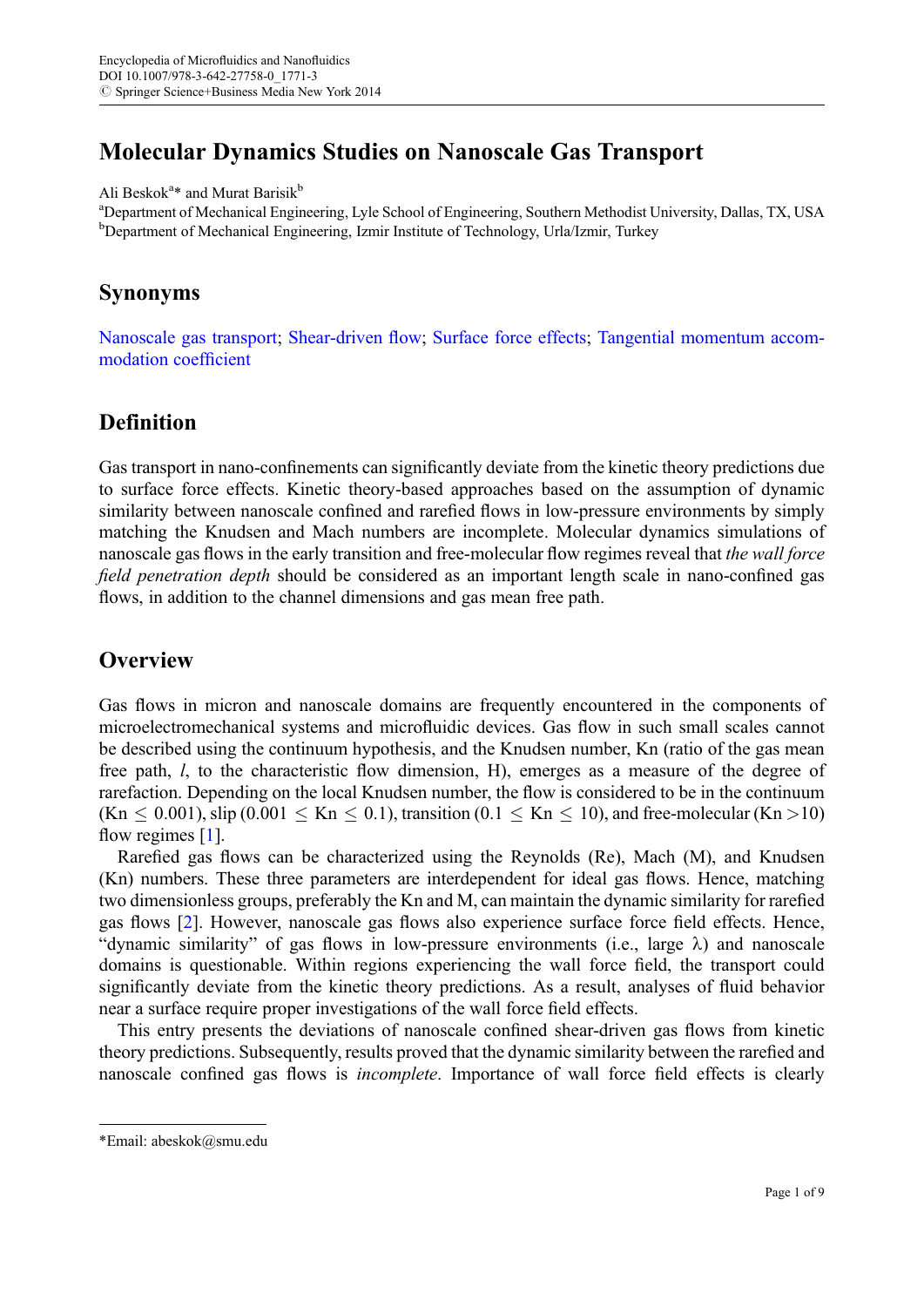

Fig. 1 Illustration of the SWMD procedure

indicated, and the wall force field penetration depth is introduced as an important length scale in addition to the channel dimension and gas mean free path in nano-confined gas flows.

### Basic Methodology

#### Smart Wall Molecular Dynamics

Wall force field effects can be directly accounted within a deterministic computational process by molecular dynamics (MD) method, which is suitable for simulating very small volumes of liquid flow, or solid domains with dimensions on the order of 10 nm or less. Although liquid transport in nano-channels has been studied extensively using MD, the method becomes inefficient for simulating gas flows due to the large intermolecular distances that require relatively large domains. Thus, literature on MD simulations of rarefied gas flows is rather limited.

Gas states evolve through intermolecular collisions separated by ballistic motion of particles characterized by the "mean free path  $(\lambda)$ ." In order to allow intermolecular collisions, gas simulation domains should be on the order of  $\lambda$  in the lateral and axial directions. This requirement results in relatively large simulation volumes for classical MD, which necessitates modeling of a large number of gas molecules and excessively large number of wall molecules. In order to address this computational difficulty, a smart wall MD (SWMD) algorithm is developed [\[3](#page-8-0)]. For Lennard-Jones (L-J) molecules interacting with FCC wall structures  $((1,0,0)$  plane facing the fluid), the SWMD utilizes 74 wall molecules as a stencil for fluid–surface interactions (Fig. 1). Due to the cutoff distance of the L-J potentials, 74 wall molecules stencil can produce the force field of an infinite wall, significantly reducing the memory requirements for MD simulations [[3\]](#page-8-0).

#### Three-Dimensional MD for Nanoscale Gas Flows

Argon gas flow confined between two infinite plates that are a distance H apart is considered as illustrated in Fig. [2.](#page-2-0) Periodic boundary conditions are applied in the axial (x) and lateral (z) directions. Shear-driven flow is obtained by moving the top and bottom channel walls in opposite directions with a characteristic velocity of  $U_W = M \sqrt{\gamma k_b T/m}$  where M is the Mach number,  $\gamma$  is the adiabatic index (5/3 for monatomic molecules)  $k_i$  is the Boltzmann constant adiabatic index  $(5/3$  for monatomic molecules),  $k_b$  is the Boltzmann constant  $(1.3806 \times 10^{-23} \text{ J K}^{-1})$ ,  $T(298 \text{ K})$  is the temperature, and m is the mass of gas molecules. Mass for an argon molecule is  $m = 6.63 \times 10^{-26}$  kg, its molecular diameter is  $\sigma = 0.3405$  nm, and the depth of the potential well for argon is  $\varepsilon = 119.8 \times k_b$ . For simplicity, the walls have molecular mass and diameter equivalent to argon ( $m_{\text{wall}} = m_{\text{Ar}}$ ,  $\sigma_{\text{wall}} = \sigma_{\text{Ar}}$ ) with FCC (face-centered cubic) structure, and (1,0,0) plane faces the gas molecules.

Lennard-Jones (L-J) 6–12 potential was utilized to model van der Waals interactions between gas–gas and gas–wall molecules. The truncated (6–12) Lennard-Jones (L-J) potential is given as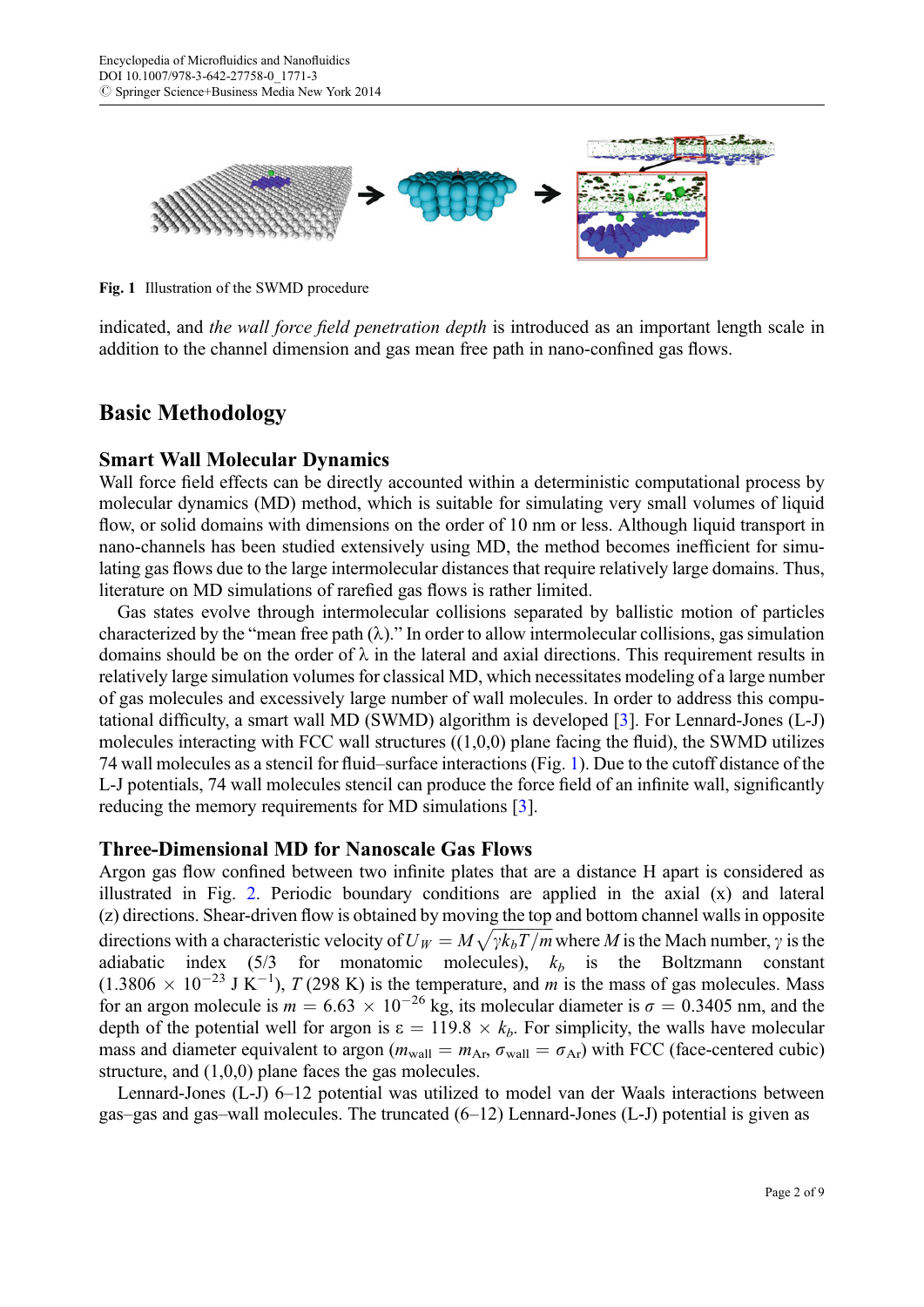<span id="page-2-0"></span>

Fig. 2 Sketch of the simulation domain with explanation of the wall force penetration depth



Fig. 3 Kinetic (a) and virial (b) components of the normal stress distribution (c) for the dilute gas case

$$
V_{\text{truncated}}(r_{ij}) = 4\varepsilon \left( \left( \left( \frac{\sigma}{r_{ij}} \right)^{12} - \left( \frac{\sigma}{r_{ij}} \right)^6 \right) - \left( \left( \frac{\sigma}{r_c} \right)^{12} - \left( \frac{\sigma}{r_c} \right)^6 \right) \right) \tag{1}
$$

where  $r_{ij}$  is the intermolecular distance,  $\varepsilon$  is the depth of the potential well,  $\sigma$  is the molecular diameter, and  $r_c$  is the cutoff radius. In this study  $r_c = 1.08$  nm is used, which is approximately equal to  $3.17\sigma$  for argon molecules.

### Key Research Findings

#### Gas in a Nanoscale Confinement

Equilibrium MD method is employed to resolve the density and stress variations within the static gas domain. Argon is simulated in a nano-channel of 5.4 nm in height and 54 nm in length and width at 298 K and 1.896 kg/m<sup>3</sup> corresponding to dilute gas state. Comparison of the mean free path to the channel height results in  $Kn = 10$ . The potential strength for gas-wall interactions is chosen to be the same with that of gas–gas molecular interactions resulting in  $\varepsilon_{\text{wall-Ar}}/\varepsilon_{\text{Ar-Ar}}$  ratio of unity  $(\varepsilon_{\text{wf}}/\varepsilon_{\text{ff}}=1)$ .

Inside the wall force penetration depth, solid walls induce body forces on fluid molecules, which result in surface-induced stresses. Stresses generated by the surface–particle interactions are identified as the "surface virial," which create anisotropic normal stresses for dilute and dense gas phases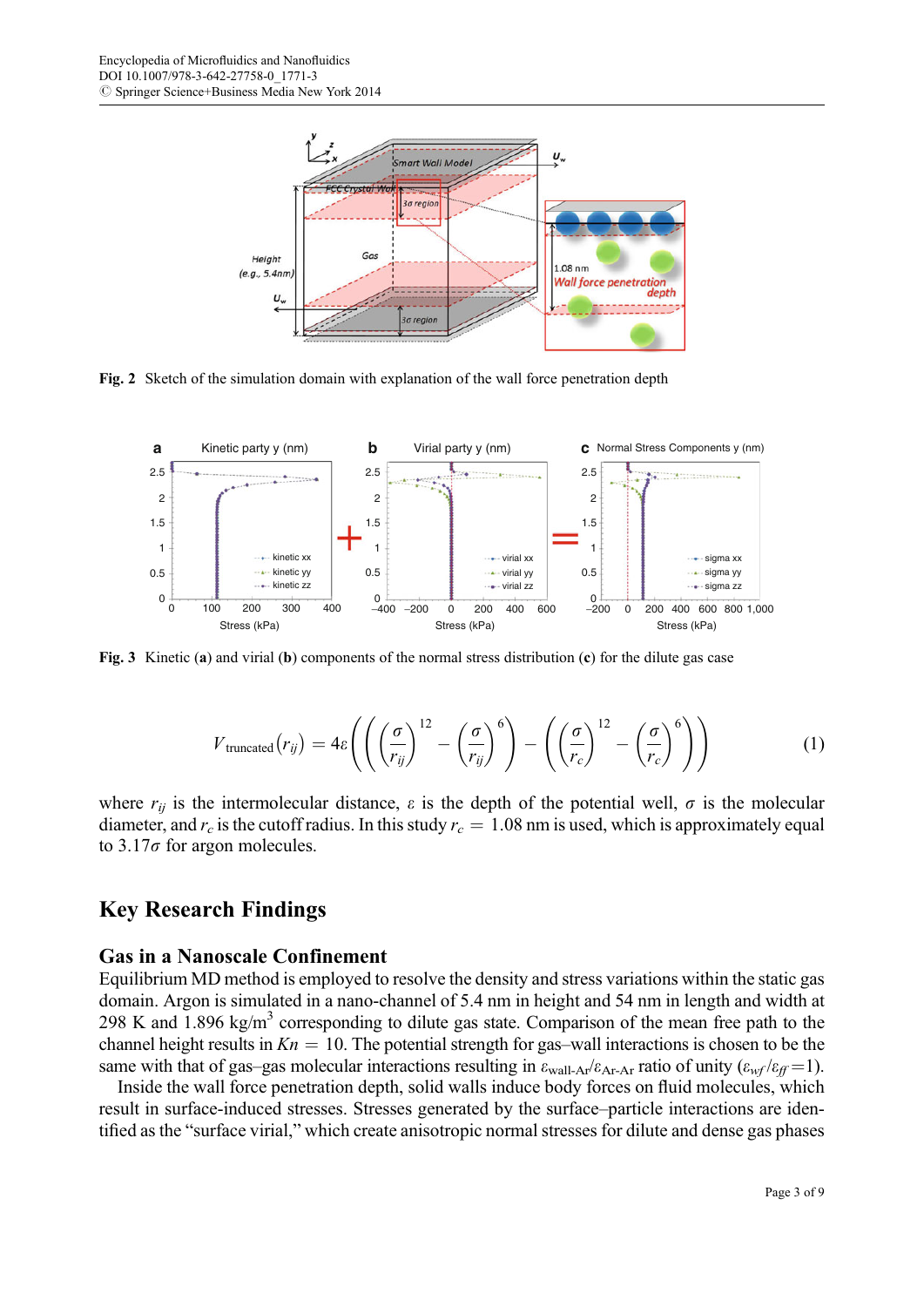<span id="page-3-0"></span>

Fig. 4 Normalized velocity profiles of  $k = 10$  flows with constant wall velocity of 64 m/s (a) as a function of the normalized channel height  $(y/H)$  and  $(b)$  within 2 nm distance from the walls

while the normal stresses became isotropic and recover the thermodynamic pressure sufficiently away from the surfaces [[4\]](#page-8-0). Figure [3c](#page-2-0) shows the distribution of three mutually orthogonal components of normal stresses of dilute gas within the nano-channel. The kinetic and virial contributions of Irving–Kirkwood expression [\[5](#page-8-0)] are given separately in Fig. [3a, b.](#page-2-0) In the bulk portion of the channel, pressure can be calculated as the average of the three normal stress components, and the pressure field predicted using the computed density and temperature using ideal gas law matches the computed pressure distribution exactly. Due to the anisotropic normal stress distribution, it is impossible to define pressure in the near-wall region of nanoscale confined fluids. These observations are also valid for flow cases  $[6]$  $[6]$ .

#### Shear-Driven Nanoscale Gas Flows

The SWMD simulations of shear-driven argon gas flows in nano-channels are performed to reveal the surface effects for flows in the transition and free-molecular flow regimes. Fluid behavior in the wall force penetration region is found to depend mostly on the properties of the surface–gas pair. Investigation is started with a specific gas–surface pair  $(\varepsilon_{wf}/\varepsilon_{ff} = 1)$  to validate independency of the near-wall fluid behavior on channel dimensions (H) and flow dynamics  $(Kn)$  [\[6](#page-8-0)]. In order to show this, two different sets of simulations are conducted. In the first set of simulations, channel height and density are varied to compare the results of  $k = 10$  ( $k = \sqrt{\pi}/2Kn$ ) flow in different height nanochannels, and dimensional effects on dynamically similar flow conditions are studied. In the other set, the channel height is varied, while the local pressure and temperature are kept constant that  $k$  is varied from early transition to free-molecular flow regime. Thus, k dependency of the surface influence is investigated. Next, surface effects are studied as a function of the surface–gas potential strength ratio ( $\varepsilon_{wf}/\varepsilon_{ff}$ ) [\[7](#page-8-0)]. In this case, two different sets of molecular dynamics simulations at  $k = 1$ and  $k = 10$  with surface–gas pair interaction strength ratios of  $1 \leq \varepsilon_{w} / \varepsilon_{w} \leq 6$  are performed.

Significant wall force field effects are found on the velocity, density, shear stress distributions in the near-wall region that extends approximately three molecular diameters from each surface for van der Waals interactions. Within this wall force penetration depth, a density buildup with a single peak point is observed. Exactly matching the earlier static case, normal components of the stress tensor are anisotropic and dominated by the surface virial. For a specific gas–surface pair  $(\varepsilon_{wf}/\varepsilon_{ff} = 1)$ , results show that the density and normal stress variations are scalable by the bulk density and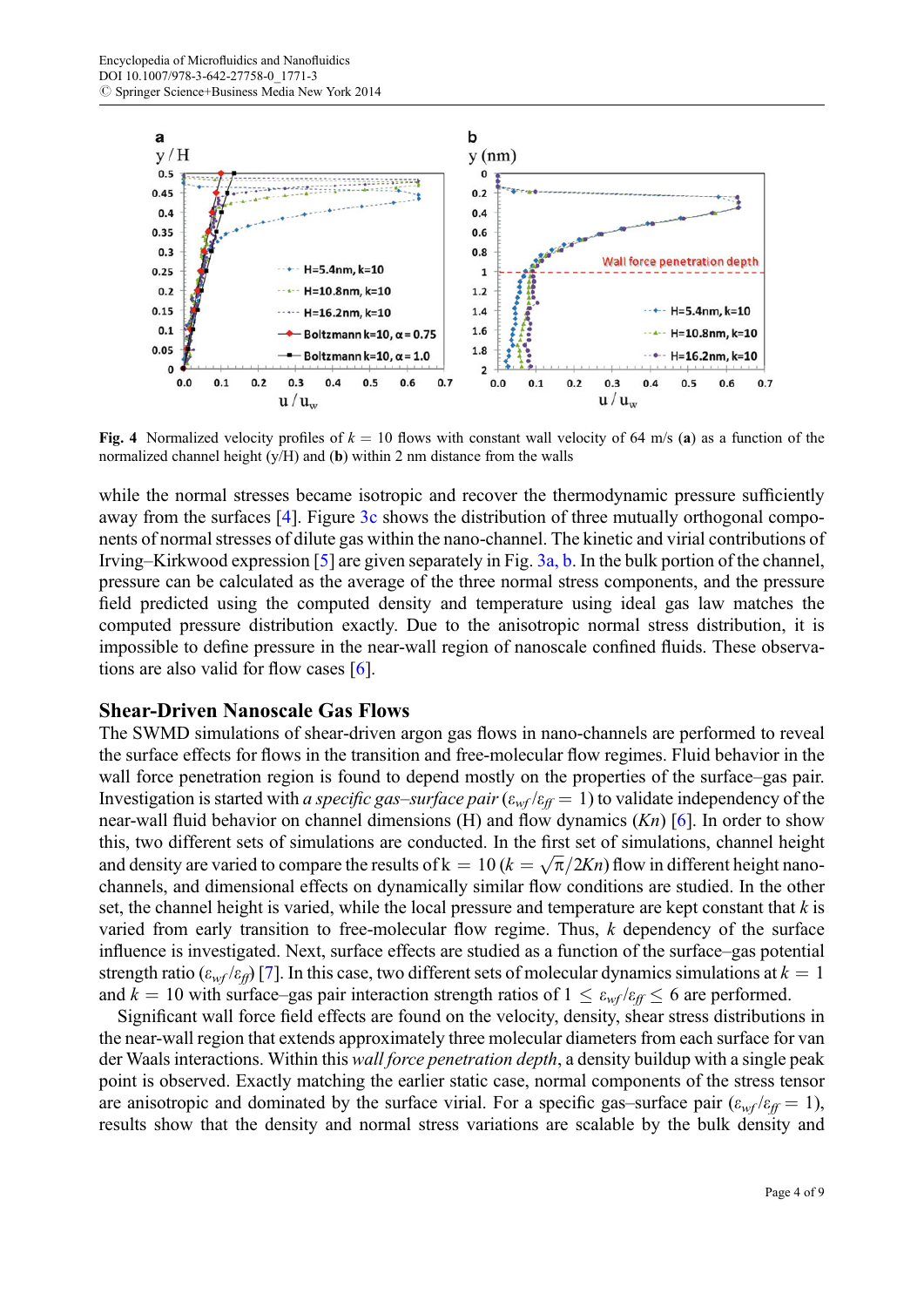

Fig. 5 Virial and kinetic components of shear stress distribution in 5.4 nm height nano-channel for  $k = 10$  flow

pressure and their behavior are unaffected by the shear-driven flow, channel dimensions, and gas rarefaction (Kn). Velocity profiles show sudden increase within this region. Near-wall gas velocity is independent of the channel dimensions and density for a specific gas–surface pair however varies as a function of the Knudsen number due to the rarefaction effects. Outside the "near-wall" region, pressure is defined by the ideal gas law, and the velocity distribution is predicted by kinetic theory based on the Boltzmann equation using tangential momentum accommodation coefficient (TMAC) of the corresponding gas–surface pair.

Figure [4a](#page-3-0) shows the gas velocity profiles of  $k = 10$  flows confined in 5.4, 10.8, and 16.2 nm height channels through the nondimensional height (y/H). For these dynamically similar flows, influence of the surface forces differs with the ratio of the wall force penetration depth to channel height. The MD-based velocity profiles agree well with the kinetic theory predictions from [\[8](#page-8-0)] in the middle of the channels. Better match between the MD results and linearized Boltzmann solutions using TMAC value of  $\alpha = 0.75$  is observed for all cases. The zoomed velocity profiles within 2 nm from the top wall in Fig. [4b](#page-3-0) show identical velocity variations in the near-wall region despite different shear rates in the bulk region and different channel heights.

Figure 5 demonstrates shear stress variation for  $k = 10$  flow inside 5.4 nm channel as the sum of its kinetic and virial contributions. Shear stress is constant in the bulk and shows variations within 0.34 nm (~s) from wall. Shear stress is defined by the kinetic term in most of the domain, while the surface virial increases starting from one sigma distance from the wall till the gas density reduces to zero due to the impenetrable wall zone. Therefore, near-wall spatial variations of shear stress are induced by the surface force field effects and the wall motion.

The TMAC  $(\alpha)$  values are predicted by comparing the bulk shear stress value found using 3D SWMD simulations, with the theoretical shear stress value at the given k. Figure [6a](#page-5-0) shows that the shear stress results for  $k = 10$  flow match the kinetic theory for  $\alpha = 0.75$ . For consistency, velocity profiles in the bulk flow region must also match the linearized Boltzmann solution of  $\alpha = 0.75$ . Figure [6b](#page-5-0) shows the MD-predicted and linearized Boltzmann velocity profiles at  $k = 10$  for  $\alpha = 0.75$  and  $\alpha = 1.0$ . Clearly, the shear stress induced by FCC walls and the corresponding bulk flow velocity profiles match the linearized Boltzmann solution better for  $\alpha = 0.75$  than the  $\alpha = 1$ case.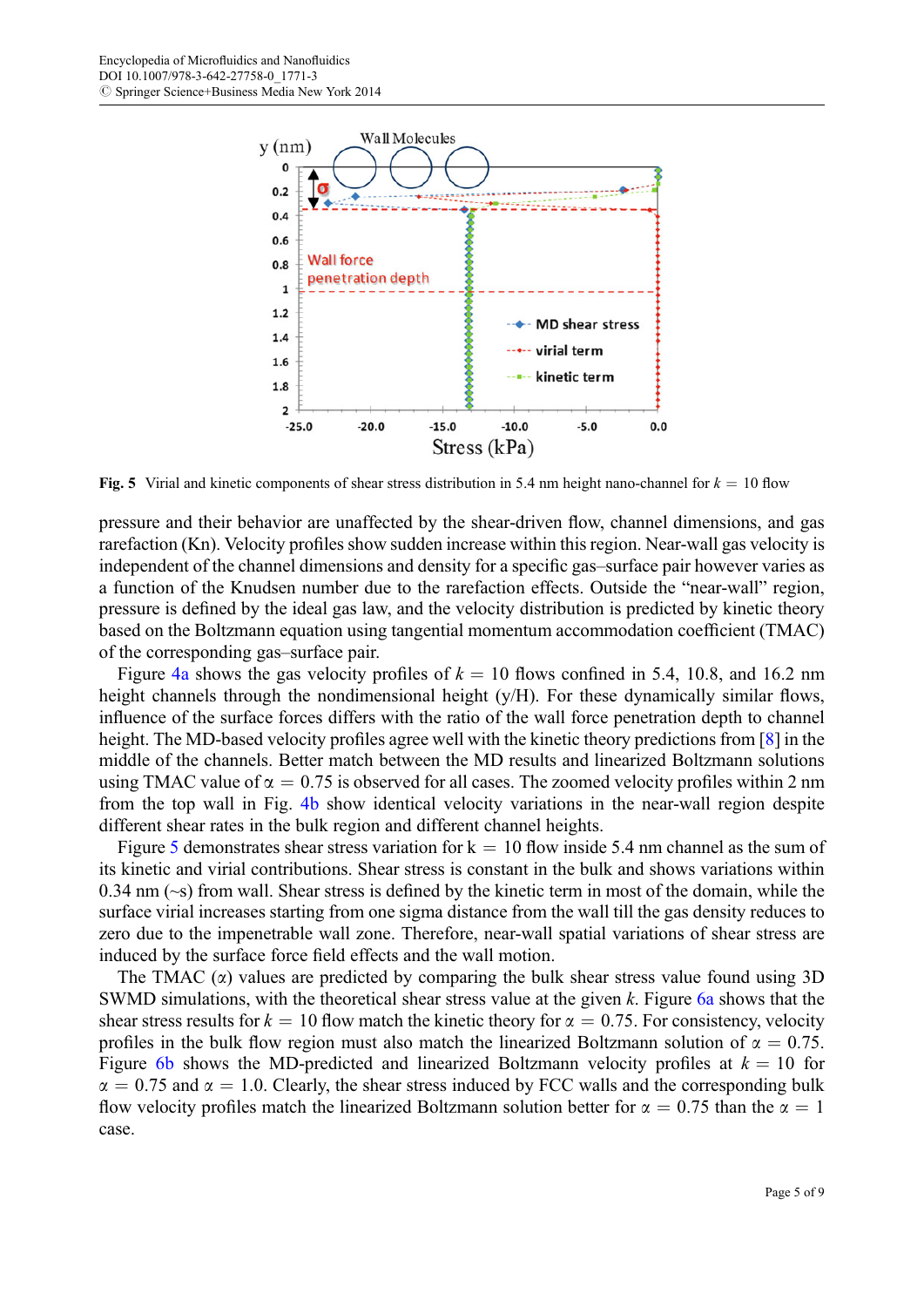<span id="page-5-0"></span>

Fig. 6 (a) MD shear stress profile of 5.4 nm height channel at  $k = 10$  flow with wall velocity of 64 m/s and the corresponding theoretical shear stress results for TMAC values of  $\alpha = 1.0$  and 0.75. (b) A zoomed version of the  $k = 10$ flow velocity distributions of MD results and linearized Boltzmann solutions at  $\alpha = 1.0$  and 0.75



Fig. 7 (a) Velocity profile for  $k = 1$  flow in half of the 54 nm height channel with linearized Boltzmann solutions using TMAC = 1.0 and 0.75. (b) Velocity profiles for various k flows within 2 nm distance from the top wall. The wall velocity is 64 m/s

Next, argon gas flows at standard condition created in different height channels, corresponding to  $k = 10, 5, 2, 1$ , and 0.5 flows. Figure 7a gives the velocity profile for  $k = 1$  flow (H = 54 nm) in half of the channel and the linearized Boltzmann solution for  $k = 1$  flow with  $\alpha = 1.0$  and 0.75. MD result clearly agrees better with the theory using  $\alpha = 0.75$  in the bulk region, while deviations from the kinetic theory solution are still observed inside the force penetration depth. Even though these deviations are confined in the  $3\sigma$  region and their influence extends only 4 % of the domain for 54 nm height channel, effect of the surface forces is observed indirectly in the bulk velocity by means of the TMAC value, which is a property of the gas–surface pair. Therefore, without a prior knowledge of TMAC, it will not be possible to predict the correct bulk velocity field using kinetic theory. Figure  $7b$  shows the velocity profiles for various k flows within 2 nm distance from the top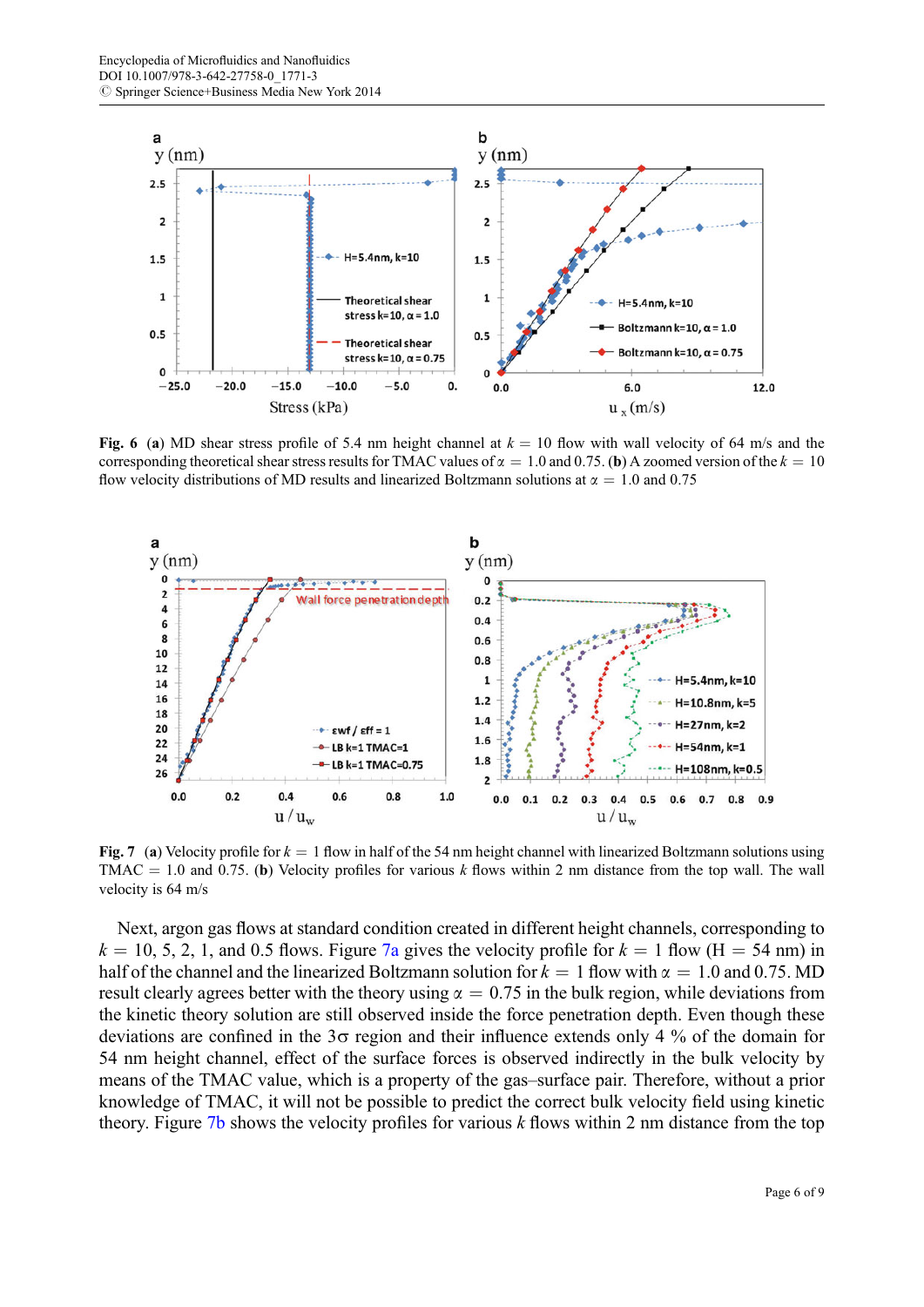<span id="page-6-0"></span>

Fig. 8 (a–f) Snapshots of argon gas flows at  $k = 1$  with various  $\varepsilon_{wf}/\varepsilon_{ff}$  values. All simulations are confined in  $54 \times 54 \times 54$  nm domains at 298 K and 113.4 kPa. (g) shows adsorbed argon gas layer on the bottom surface for the  $\varepsilon_{wf}/\varepsilon_{ff} = 6$  case



Fig. 9 Velocity profiles for  $k=1$  flow with different  $\varepsilon_{wf}/\varepsilon_{ff}$  values (a) in the half of the 54 nm height channel and (b) within 1.2 nm distance from the walls. Velocity profiles are normalized with the constant wall velocity of 64 m/s

wall. Different profiles inside the force penetration depth show effects of the Knudsen number on the near-wall velocity profiles. Velocities in the near-wall region increase with reduction in Kn.

The TMAC values are predicted as a function of Kn using similar approach shown in the discussions of Fig. [6,](#page-5-0) and the TMAC value for argon gas flow at  $k = 0.5, 1, 2, 5$ , and 10 is predicted to be  $\alpha = 0.75$ . As a result, atomically smooth FCC crystal walls with (1,0,0) plane facing the gas resulted in TMAC  $= 0.75$ , independent of the Knudsen number in the transition and free-molecular flow regimes for the specified gas–surface pair  $(\varepsilon_{wf}/\varepsilon_{ff} = 1)$  [[6\]](#page-8-0).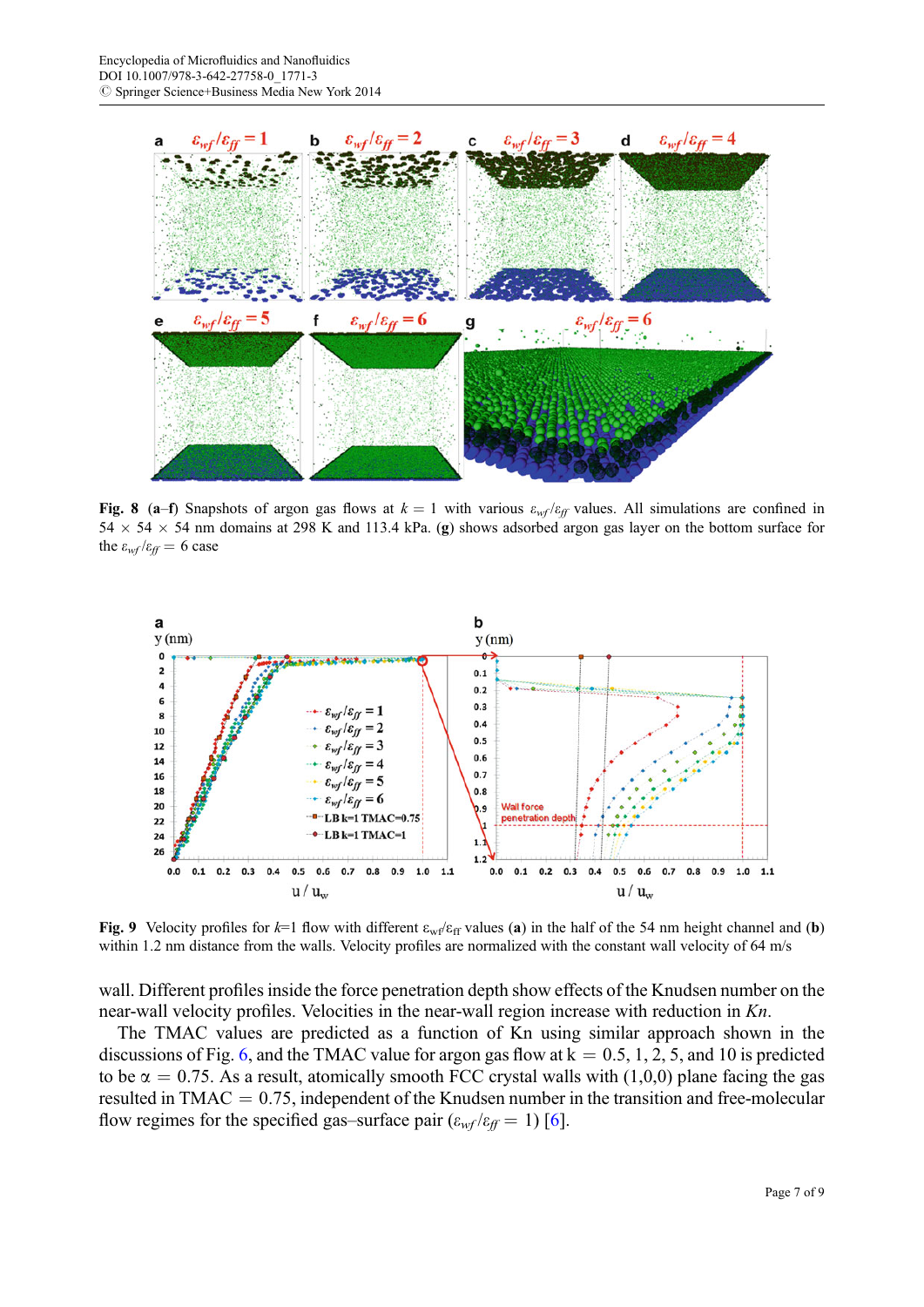

Fig. 10 TMAC variation of  $k = 1$  and  $k = 10$  flows as a function of the normalized gas-wall potential strength ratio  $\varepsilon_{wf}/\varepsilon_{ff}$ 

Simulation domains of  $k = 1$  gas flows in 54 nm height channel at different  $\varepsilon_{wf}/\varepsilon_{ff}$  values are shown in Fig. [8](#page-6-0). Increased  $\varepsilon_{wf}/\varepsilon_{ff}$  results in increased gas density, leading towards monolayer adsorption on surfaces. Regardless of the Knudsen number, density profile in the near-wall region is determined by the  $\varepsilon_{wf}/\varepsilon_{ff}$  value. Increase in  $\varepsilon_{wf}/\varepsilon_{ff}$  increases the bulk velocity, which reaches to the LB solution of  $\alpha = 1$  for  $\varepsilon_{wf}/\varepsilon_{ff} \geq 3$  cases (Fig. [9a](#page-6-0)). The near-wall velocity profile given in Fig. [9b](#page-6-0) shows reduced gas slip and eventually velocity stick with increased  $\varepsilon_{wf}/\varepsilon_{ff}$ .

Using the previously described approach, the TMAC values of  $k = 1$  and  $k = 10$  flows for various  $\varepsilon_{wf}/\varepsilon_{ff}$  cases are calculated. Starting with the value of 0.75 for  $\varepsilon_{wf}/\varepsilon_{ff} = 1$ , TMAC increases with increased  $\varepsilon_{wf}$  and approaches unity for  $\varepsilon_{wf}/\varepsilon_{ff} \geq 3$ . TMAC variations for  $k = 1$  and  $k = 10$ flows for the studied cases are plotted in Fig. 10. TMAC variations as a function of  $\varepsilon_{wf}/\varepsilon_{ff}$  are shown to be independent of the Knudsen number [[7\]](#page-8-0).

Overall the results show that the wall force field penetration depth is an additional length scale for gas flows in nano-channels, breaking dynamic similarity between rarefied and nanoscale gas flows solely based on the Knudsen and Mach numbers. Hence, one should define a new dimensionless parameter as the ratio of the force field penetration depth to the characteristic channel dimension, where wall effects cannot be neglected for large values of this dimensionless parameter. Additionally, the calculated tangential momentum accommodation coefficients for a specific gas–surface couple were found to be constant regardless of different base pressure, channel height, wall velocity, and Knudsen number. Results of different gas–surface couples reveal that TMAC is only dependent on the gas–surface couple properties and independent of the Knudsen number.

#### Future Directions for Research

Compressibility effects should be studied by considering non-isothermal flow conditions.